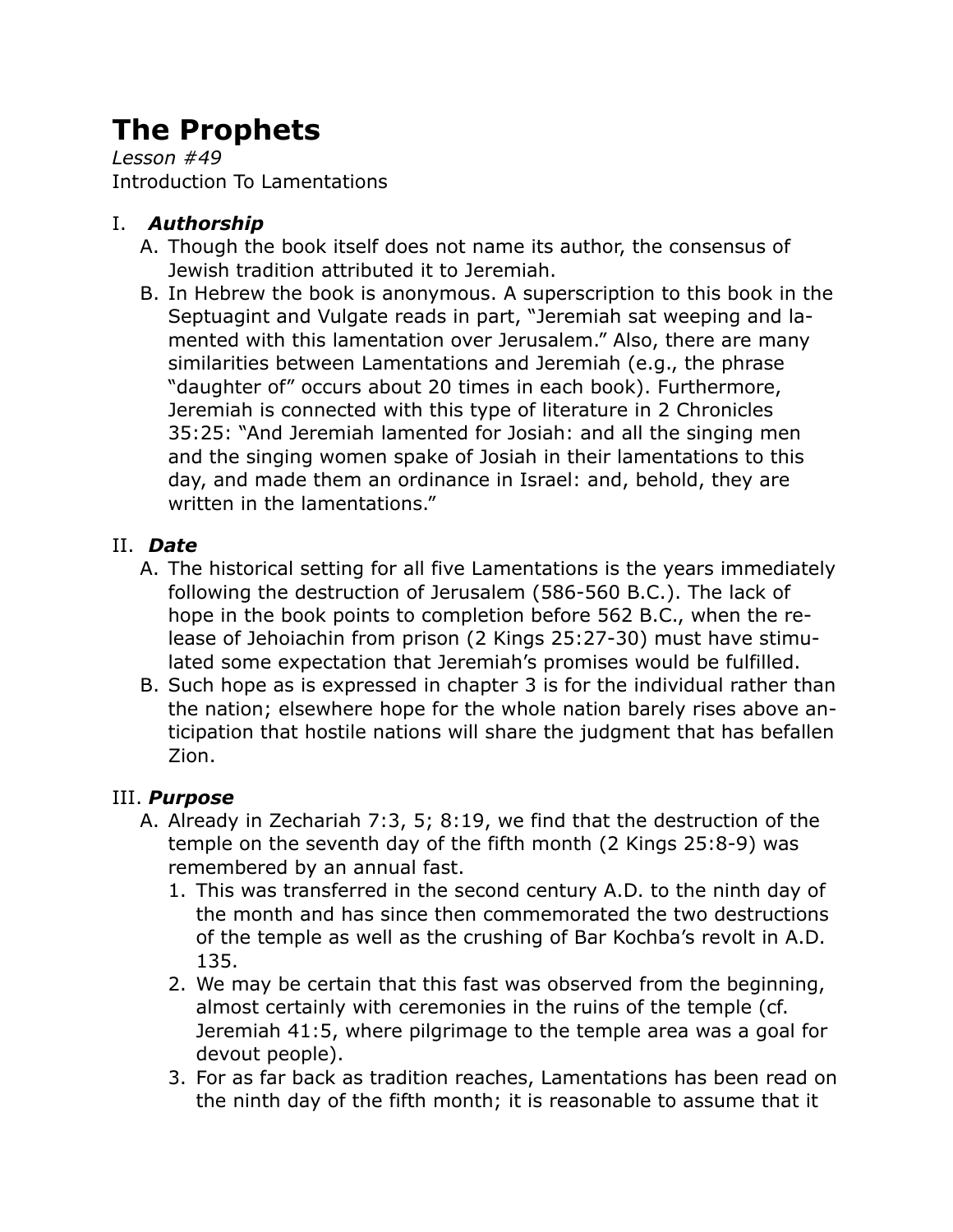was intended for this purpose from the beginning. Roman Catholics read it during the last three days of Holy Week.

- B. The Bible finds room for every element of human experience, including overwhelming human sorrow. This can come to the individual (e.g., Job) or to the nation as a whole. In such a position even the comfortable words of scripture do not always comfort. Though Jeremiah had set a limit to Babylonian rule and had promised national restoration (Jeremiah 25:11-12; 30-31), the hearts of the captives were too stunned to appreciate these promises (cf. Psalm 56:8).
- C. The modern reader may wonder at the extremes of sorrow expressed in the book and may be puzzled that the Jews would have continued to mourn the destruction by Nebuchadnezzar. However, it is difficult for us to realize the severity of the destruction.
	- 1. The old "City of David" lies outside the present city walls. This is only partially due to the effects of the destruction by the Romans.
	- 2. The Chaldeans so broke down the Jebusite and Davidic walls and terraces that restoration was impossible; and Nehemiah had to build his wall much higher up the slope, greatly reducing the area of what had been the center of the city.
	- 3. At the return from exile, a completely new beginning was needed. Lamentations, in this sense, is a funeral dirge over an irrecoverable past.

### IV. *Literary Form*

- A. The primary aspect (besides historical context) that ties Lamentations together is the acrostic structure that underlies each one. The structure of four of the five chapters is based entirely on the twenty-two letters of the Hebrew alphabet.
	- 1. Chapters 1-2 each contain twenty-two verses, each verse having three lines (called a tricolon); the first word of each verse begins with one of the twenty-two letters of the Hebrew alphabet in order. Chapter 4 is on the same pattern but has only two lines to a verse (called a bicolon).
	- 2. Chapter 3, with sixty-six verses, has three verses for each letter of the alphabet, thus reminding us of Psalm 119 (where the groups consist of eight verses each).
	- 3. Chapter 5 is not an acrostic, but it does consist of twenty-two lines. It consists of a long line, normally of five beats, dividing unevenly  $(3 + 2)$  and showing much less parallelism than normal Hebrew poetry.
- B. Various explanations have been offered for the use of such an acrostic structure. In Psalm 119 it aids the memory, but that can hardly have been the motive here.